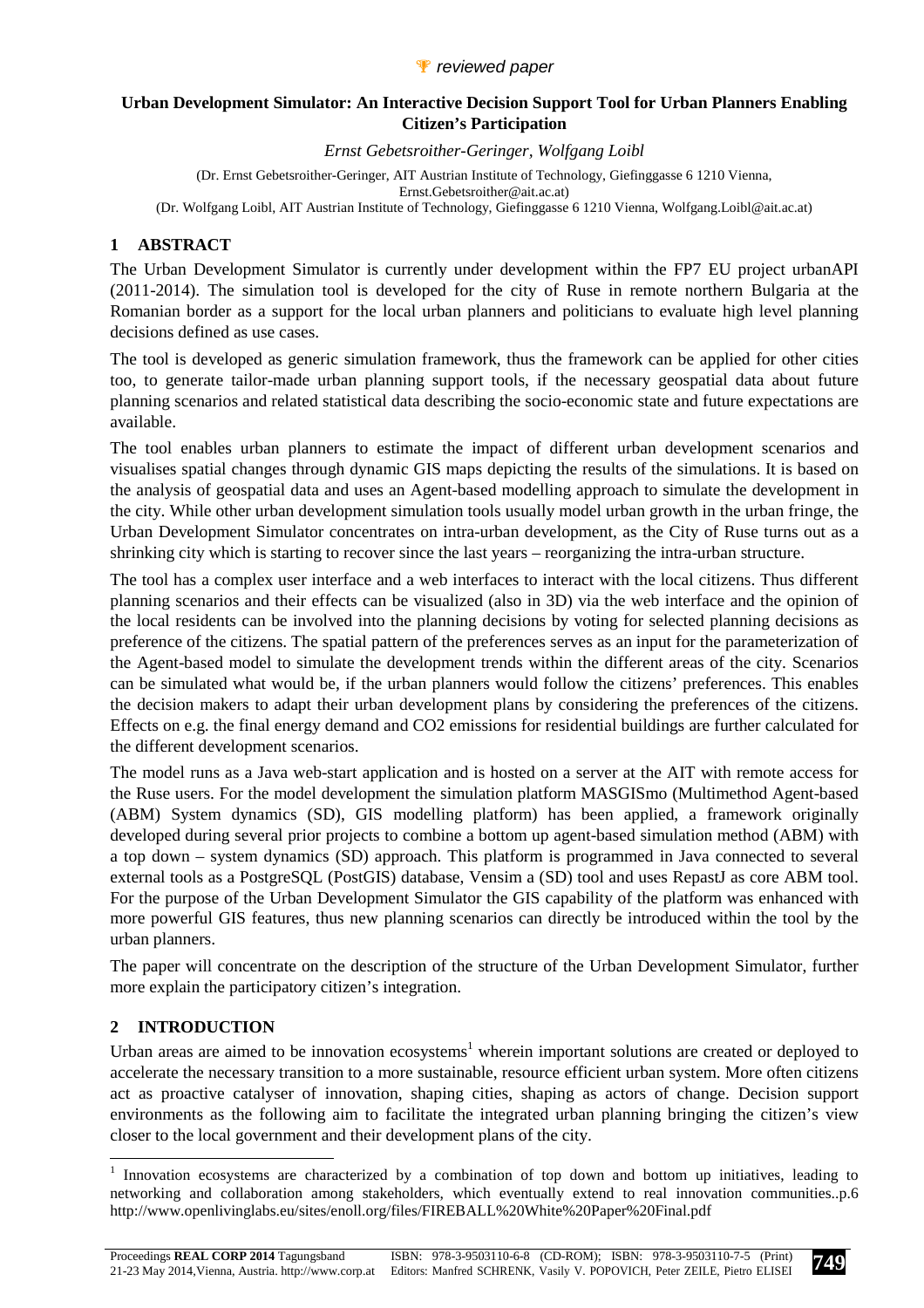Urban modelling can defined after Batty as: the process of identifying appropriate theory, translating this into a mathematical or formal model, developing relevant computer programs and then confronting the model with data, so that it might be calibrated, validated and verified prior to its use in prediction. (1976, p. 3).

Evolving regions or cities are often based on an interaction between top-down planning decisions and bottom-up processes. This interaction allows stable structures to develop, with a complex organisation and a connectivity-rich network (Salat & Bourdic, 2012 p.60). Owing to the high complexity present on and between various spatial and hierarchical levels, computer models have proven useful in the analysis of different urban developmental paths. Complexity in this context means a (non-linear) feedback structure connecting the elements within one and on different levels of the system.

Many different urban planning tools exist whereas most often they are not very appropriate to integrate the perspective from different actors as e.g. urban planners or citizens. Tools like UrbanSim (Waddell, 2002), EnerGIS (Girardin, 2010) or SynCity (Keirstead et al., 2010) and others have their fields of application, (Connolly et al., 2010). Main challenges of many of them are to get the necessary data for parameterization and to create a user interface thus urban planners are able to use the tools. Timeseries from the past most often are analysed to forecast the future trends, however for many cities the needed data is either not available or not in the right format.

The UDS was built based on requirements of the urban planners. Citizen's integration into urban planning is one of their main requirements, thus for the UDS a new approach for the interaction with the local residents was developed (see below).

# **3 URBAN DEVELOPMENT SIMULATOR**

The Urban Development Simulator (UDS) is currently under development within the FP7 EU project urbanAPI (2011-2014). The simulation tool is developed in close cooperation with the city of Ruse in remote northern Bulgaria at the Romanian border as a support for the local urban planners and politicians to evaluate high level planning decisions.

The UDS is developed as generic simulation framework, the concept can be applied for other cities too, to generate tailor-made urban planning support tools, if the necessary geospatial data about future planning scenarios and related statistical data describing the socio-economic state and future expectations are available.

The UDS enables urban planners to estimate the impact on e.g. energy demand or land use changes due to different urban development scenarios. It visualizes spatial changes through dynamic GIS maps depicting the results of the simulations. It is based on the analysis of geospatial data and uses an Agent-based model approach to simulate the development in the city. While other urban development simulation tools usually model urban growth in the urban fringe, the Urban Development Simulator concentrates on intra-urban development, as the City of Ruse turned out as a shrinking city, which is starting to recover since the last years – reorganizing the intra-urban structure. To generate the UDS a model development platform called MASGISmo (developed at the AIT) was used and enhanced enabling to integrate the main features which have been requested by the local urban planners. With this development platform the core UDS module was programmed in JAVA. To integrate all the requested features several Open Source tools have been used as a Geoserver,<sup>2</sup> an online questionnaire software called LimeSurvey<sup>3</sup> and a web portal software called Liferay<sup>4</sup> to collect all the information needed for the UDS and to provide a common entry point to all the features. For training and documentation online tutorials, as training-videos and annotated screenshots, can be used.

## **3.1 MASGISmo**

MASGISmo the so called Multimethod Agent-based (ABM) System dynamics (SD), GIS modelling platform was originally developed within several projects to combine a bottom up simulation method (ABM) with a top down method (SD) and the input as well as output of GIS data. This platform is programmed in



 2 http://geoserver.org/display/GEOS/Welcome

<sup>3</sup> http://www.limesurvey.com/

<sup>&</sup>lt;sup>4</sup> Liferay Portal is a web platform with features commonly required for the development of websites and portals. http://en.wikipedia.org/wiki/Liferay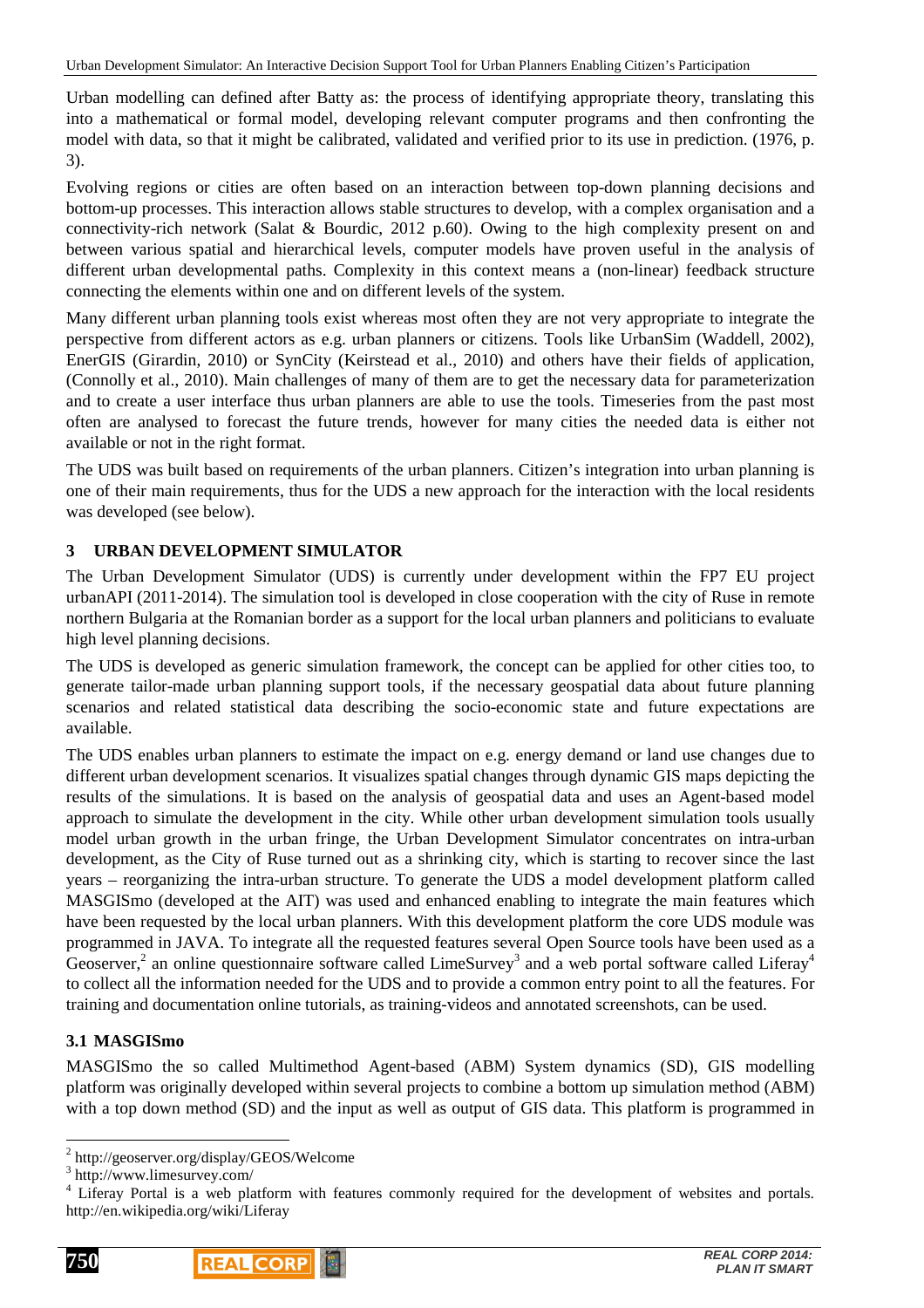JAVA connected to several external tools as a PostgreSQL (PostGIS) database, Vensim a (SD) tool and uses RepastJ<sup>5</sup> as core ABM tool. Several other connections (e.g. R-Statistics<sup>6</sup>, GAMS<sup>7</sup> (TIMES) are integrated but not fully elaborated). A Graphical User Interface and the flexibility by JAVA programming enables to generate User defined interfaces to steer and analyse the developed models.

In the beginning of ABM, spatial modelling of an agent did not include geographic information. The same was the case in the beginning of combined SD modelling and ABM (Gebetsroither, 2009). Geographic information is, however, important in the simulation of, e.g., regional development, especially if local stakeholders are involved in the discussion of the result: Geographic information may enable local stakeholders to intensify their engagement in the discussion of simulation results. Therefore, especially when local stakeholders (e.g., within a participatory urban planning process using modelling) are involved, the inclusion of data from Geographic Information Systems (GIS) represents a major advancement. Nowadays, people are used to easily accessible geographic data, thanks to ubiquitous services such as Google Maps or Open Street Maps.

Today, multimethod modelling including GIS data is possible through specifically designed software tools like Anylogic<sup>8</sup>, Netlogo<sup>9</sup> or Repast Symphony.<sup>10</sup> MASGISmo however makes use of GIS data for complex spatial analyses, while the other software tools use their GIS functionality mainly for obtaining information about the agent's location. MASGISmo in turn enables users to analyse the environment of an agent in manifold ways within the platform, e.g., the location can be used to estimate its influence on the agent's behaviour. It was developed at the Austrian Institute of Technology (AIT), the author's affiliate institution, especially to enable multimethod modelling.

MASGISmo combines SD modelling, ABM, and GIS data analyses. Combining SD and ABM is based on the pioneering works of Akkermans and Scholl (Akkermans 2001, Scholl 2001a, and Scholl 2001b) and Pourdehnad, Schieritz, and Milling (Pourdehnad 2002, Schieritz & Milling 2003, and Schieritz & Groessler 2003). Enhancing the spatial capabilities of the ABM module has enabled the inclusion of GIS data analyses within the multimethod platform. The calculation of new geographic maps out of the existing ones can be performed by using simple arithmetic operations and the agents' spatial movement by transforming land-use of single cells into steady land-use transitions.

The development of the simulation platform MASGISmo is predominantly determined by the requirements of the projects it serves, i.e., the objects to be modelled and the modelling purposes. Almost with every model built up with MASGISmo, new functionalities for the platform are developed, serving other future modelling purposes.

The screenshot below presents the GUI of one model developed with MASGISmo. Three main parts characterize MASGISmo's GUI: first the general simulation controls, second the interactive toolset and third the illustration tools such as dynamic results map, GIS layer legend and the overview map. This depicted GUI is, on the one hand, an example of the current stage of MASGISmo's development while, on the other hand, it was explicitly built for the specific purpose of the simulation of different urban development scenarios. In this use case, importing GIS data of, e.g., different urban zoning plans, new infrastructure, or shopping centres and companies enables decision makers to simulate different spatially explicit development scenarios.

 $\overline{a}$ 

<sup>&</sup>lt;sup>5</sup> RepastJ: Recursive Porus Agent Simulation Toolkit, http://repast.sourceforge.net/repast\_3/index.html, tested Feb. 28, 2014

<sup>6</sup> http://www.r-project.org/

<sup>7</sup> http://www.gams.com/

<sup>8</sup> http://www.anylogic.com/

<sup>9</sup> http://ccl.northwestern.edu/netlogo/

<sup>10</sup> http://repast.sourceforge.net/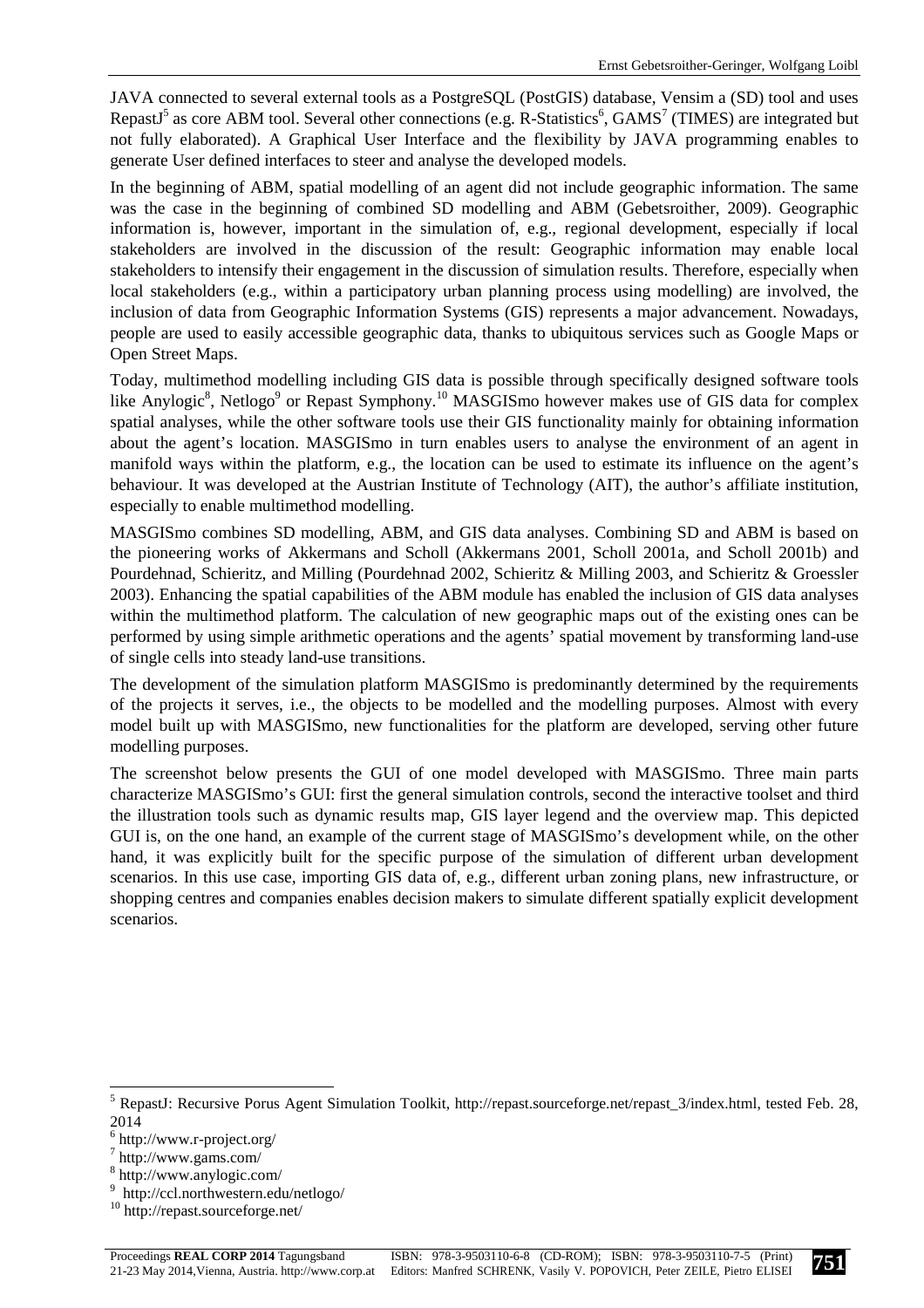Urban Development Simulator: An Interactive Decision Support Tool for Urban Planners Enabling Citizen's Participation



Fig 1.: Screenshot of MASGISmo's current GUI enhanced within the urbanAPI project, © AIT

For the current UDS the platform was extended in several directions. The former developed PostgreSQL connection was enhanced to use PostGIS data and functionalities. MASGISmo could not use ESRIshapefiles before, neither as input nor to export the simulation result. Within the urbanAPI project was this ability added due to several different steps. One main step was to develop a connection to be able to use OpenJump.<sup>11</sup> Thus the interactivity for urban planning processes e.g. to change urban zoning plans, integrate new roads etc., combined with the visualization possibilities could be significantly enhanced. Furthermore the GIS maps stored within the PostgreSQL (PostGIS) database can be exported to new formats.

Further details on building models using MASGISmo are detailed elsewhere (Gebetsroither 2009, pp.63)

## **3.2 Agent-based modelling**

Agent-based models (ABM), also sometimes called individual-based models (IBM) or multi-agent systems modelling (MAS), has gained increasing importance in the studies of social and economic systems. It has often been used to improve the understanding of a wide range of problems and to help forecast the effects of top-down decisions on the micro-level. Applications include the emergence of cooperation (Holland  $\&$ Miller 1991) and the influence of expectations, e.g. on the stock market (Axelrod 1997a and 1997b).

A famous early example of ABM used in urban modelling concerned the emergence of racial segregation in cities. However, only over the last five to ten years has ABM been receiving increased attention from the spatial development modelling community (land-use modelling as well as urban planning). It has been recognized that ABM offers a way of incorporating the influence of human decision making on land-use in a formal and spatially explicit way, taking into account social interaction, adaptation, and decision-making on different spatial and (or) hierarchical levels (Matthews et al. 2007, p. 1448).

In contrast to SD models, which are composed of stocks and flows, the building blocks of ABM and in particular the concept of agents itself are not clearly defined. However, it is argued by Jennings et al. (1998, p. 8) that ABM uses three key terms: (i)'situatedness', (ii)'autonomy', and (iii)'flexibility'. Here, 'situatedness' means that an agent receives information about the environment from sensors and, subsequently, can perform actions, which, in turn, can influence the environment. 'Autonomy' means that an agent can act solely based upon its objectives and the system's internal state, without any direct external influence. 'Flexibility' means that the agent has the ability to change its behaviour, for instance when it



l  $11$  OpenJUMP is an open source Geographic Information System (GIS) written in the Java programming language. It is developed and maintained by a group of volunteers from around the globe. OpenJUMP started as JUMP GIS designed by Vivid Solutions. http://www.openjump.org/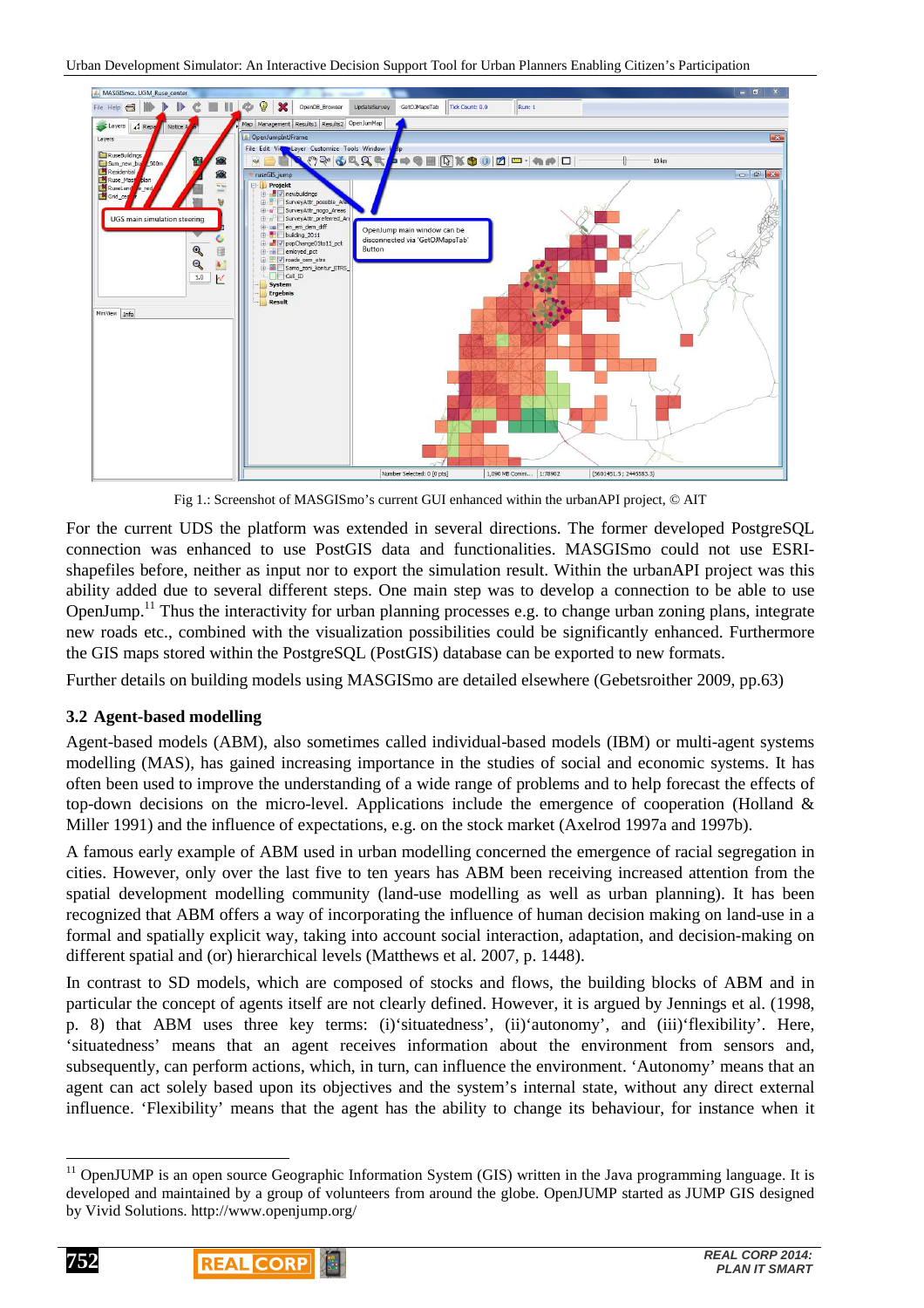needs to adapt or learn from others. Hence, in summary we can say that agents are situated in and interacting with their environment and are capable of changing their behaviour to reach their individual objectives.

#### **3.3 Simulation environment**

As already mentioned above is the core module (UDS core in the figure) of the urban development simulator (UDS) is embedded within a complex environment combining different tools. The figure below shows that the environment is located at a server of the AIT, at least at the moment, but this could be changed e.g. to directly deploy it on a server within the city using the UDS (in our case Ruse-Bulgaria). Due to connection over the Internet all the data from the server can be used and changed. A negative influence of this constellation is that depending on the Internet connection speed of the client using the UDS the simulation might slow down. However current tests for the city of Ruse, which has not the best Internet connection speed, showed that a simulation can be performed normally in the rage of 2 to 5 minutes. The core UDS module programmed in JAVA runs with JAVA web-start<sup>12</sup> and is thus platform independent. The internet questionnaire using the software LimeSurvey stores the results in a PostgreSQL database too, thus with MASGISmo's database connection the information can be used in the simulation (details are given below).



Fig. 2: Complex simulation environment. © AIT

## **3.4 Graphical user interface of the core UDS**

MASGISmo provides a standard user interface (Gebetsroither, 2009), but it is flexible and the GUI developed for the UDS was adapted for the needs of the urban planners in Ruse. The most specific interface is the 'Management tab' which is shown in the figure below (centre). Here the urban planners can decide for which main scenarios they want to perform new simulations. Parameters can be changed to create new scenario simulations and results exported in different formats (e.g. to create a 3D view with X3DOM<sup>13</sup>).

http://www.oracle.com/technetwork/java/javase/javawebstart/index.html

 $\overline{a}$ 

<sup>&</sup>lt;sup>12</sup> Using Java Web Start technology, standalone Java software applications can be deployed with a single click over the network. Java Web Start ensures the most current version of the application will be deployed, as well as the correct version of the Java Runtime Environment (JRE).

<sup>13</sup> http://www.x3dom.org/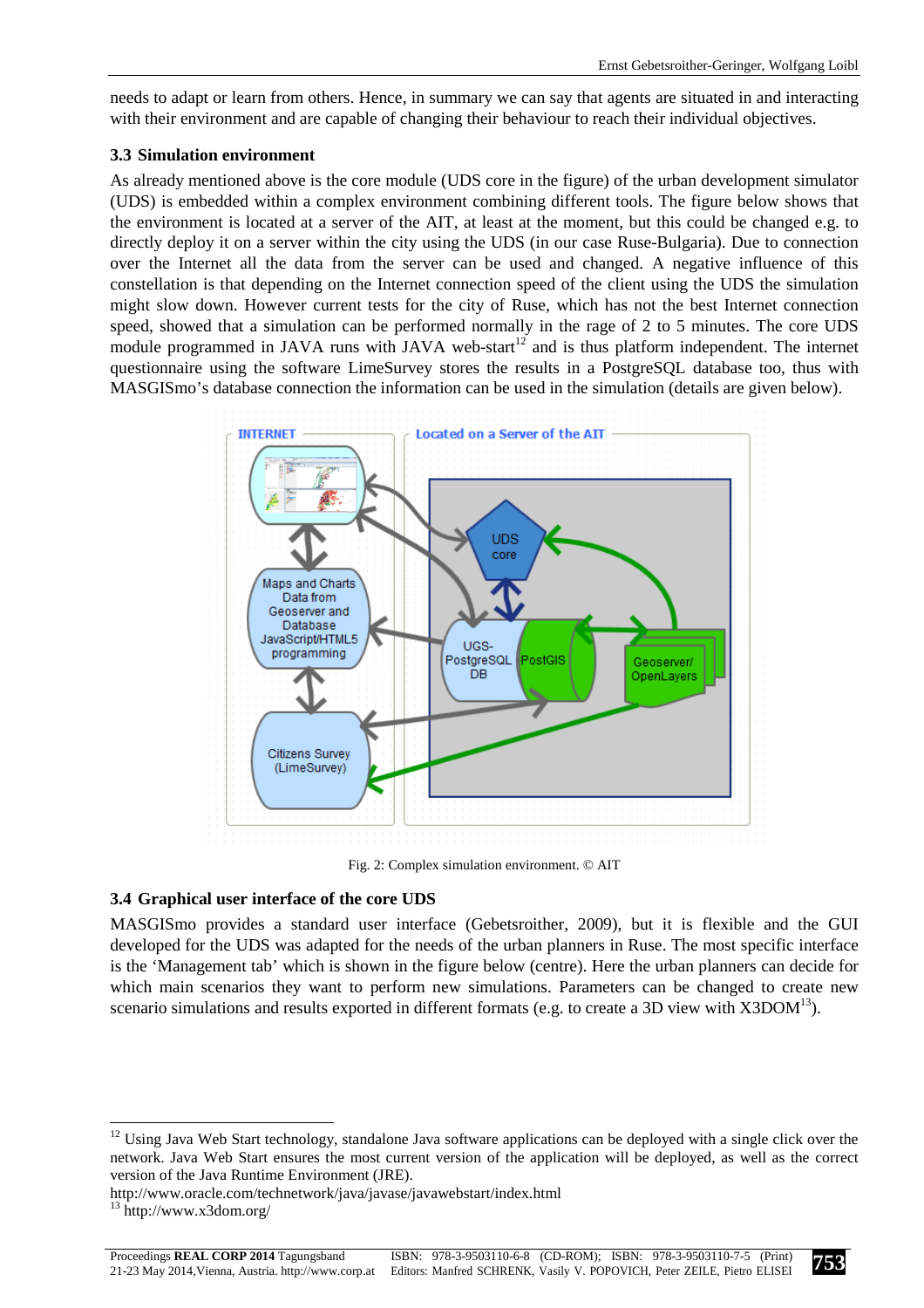Urban Development Simulator: An Interactive Decision Support Tool for Urban Planners Enabling Citizen's Participation



Fig. 3: Annotated screenshot of the SCENARIO MANAGEMENT TAB © AIT

#### **3.5 Citizens participation via Internet questionnaire**

One main requirement for the urban planners of the city of Ruse was to get a better knowledge of the preferences of their citizens. Within the project a new approach was developed to combine online questionnaires e.g. asking the citizens in which areas they would like to move within their city. The figure below shows on the left side a screenshot of the online questionnaire in which each citizen can vote for areas (500m raster cells) they like most or never would want to live. The right side of the figure shows how the votes in the UDS are depicted as maps, whereas red colours show so called no-go areas and the green cells indicate the most liked areas. This kind of attractiveness maps for the city can be used within a scenario simulation as target or repelling areas. For examples questions as what would be the impact on the land use or local energy demand, if the assumed population development (increase) could evolve along the preferred areas. Furthermore the citizen's attractiveness maps joined with the current development plan ("master plan") for the city delivers important input for the local urban planners to evaluate (adapt) their development plans. The user of the UDS can simulate different scenarios combining new development plans (zoning maps), which can be uploaded to the database, with different strength following the preferences of the residents.



Fig. 4: Schematic model of the citizens participation © AIT



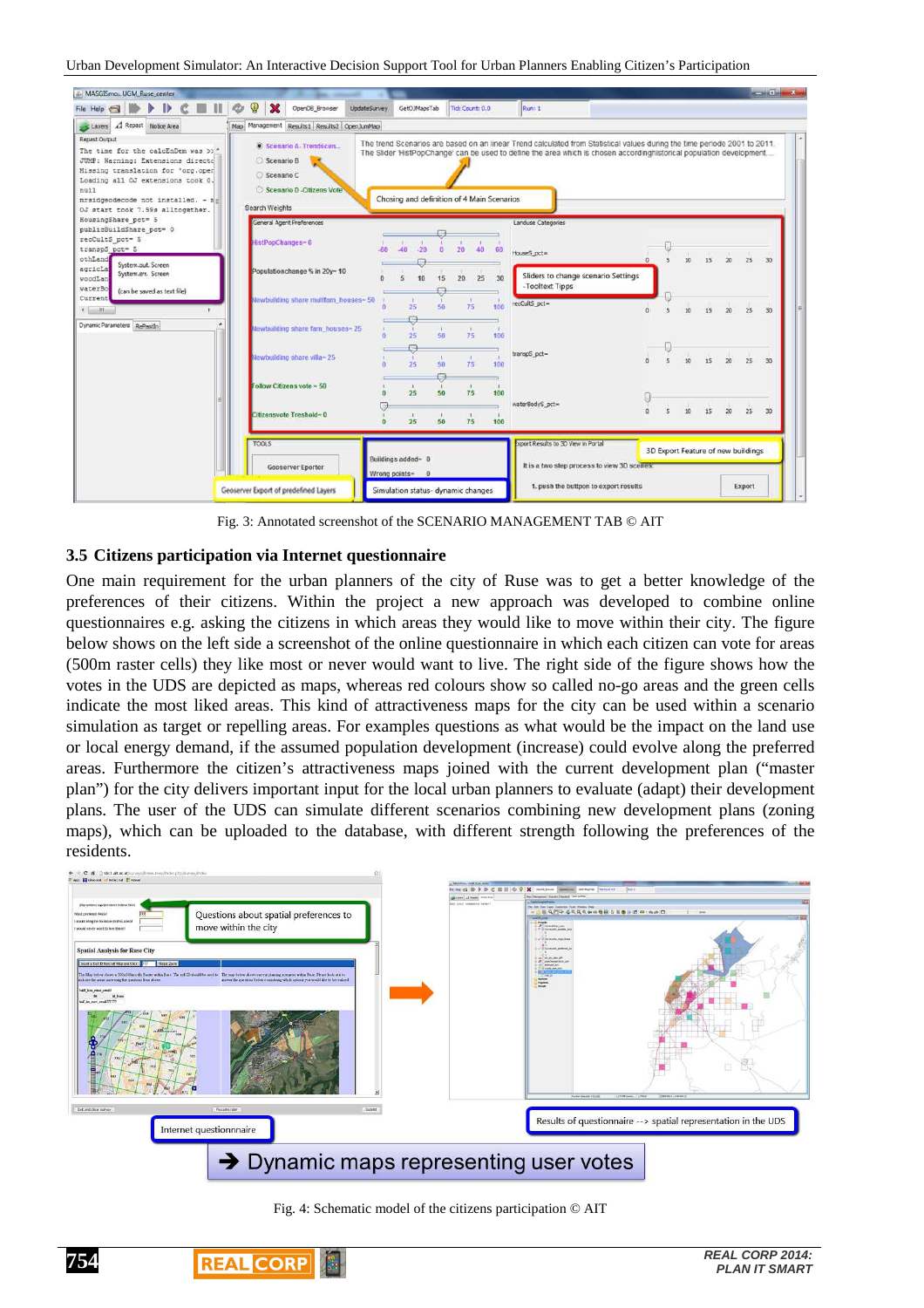Further questions have been asked about characteristics in the neighbourhood of their residents, what is important to them. For example if they are looking for a well-developed public infrastructure, recreational areas, density of kindergarten, the driving time to the centre of Ruse or to the country side. All the answers of the citizens are collected and user preferences as shown in the bar chart in the figure below derived. This information can be used for the local search of each agent in the simulation, to find the most suitable place within the city. Furthermore the information can deliver valid input for the urban planners how the citizens would like that their city evolves.



Fig. 5: Annotated screenshot from the UDS of the Citizen's Survey "live results"© AIT

## **4 CONCLUSION**

The UDS is developed during a FP7 project called urbanAPI within the years 2011-2014. It will be finished this summer; the first evaluation cycle with the local urban planners has shown that the tool can support their work. It is based on the former work developing a modelling platform called MASGISmo which was enhanced and adapted to the local requirements for the city of Ruse. Many different tools have been combined within a complex simulation environment. The citizen participation was one of the most demanded features, whereas the UDS has many more features, which can support the urban planners. Due to the high complexity of the UDS it was quite difficult to engage with the tool and further training is one of the most often mentioned outcomes of the first evaluation cycle. The results of the participatory process can be feedback to the citizen on the one hand side to give them an impression how the collective view of their city is and on the other hand side can serve as an important communication channel from the urban planner, the local government, to the people living in the city. For the future it is planned to use the generic simulation framework of the UDS to develop other models for different locations, cities or regions. This would include enhancing the features of the UDS as well as the user-friendliness. For this step it is important that close cooperation to urban planners, local government or other potential users is part of this process.

## **5 REFERENCES**

Akkermans, H.: Emergent Supply Networks: System Dynamics Simulation of Adaptive Supply Agents. In: System Sciences, Proceedings of the 34th Annual Hawaii International Conference on System Sciences vol., no., pp.11 (2001)

Axelrod, R.: Advancing the Art of Simulation in the Social Sciences. In: Conte, R., Hegselmann, R., Terna, P. (eds.): Simulating Social Phenomena. vol. 456 of LNEMS, pp. 21-40. Springer, Berlin 1997.

Batty, M.: Urban Modelling: Algorithms, Calibrations, Predictions. Cambridge University Press, Cambridge, 1976.

Connolly, D., Lund, H., Mathiesen, B. V., & Leahy, M.: A review of computer tools for analysing the integration of renewable energy into various energy systems. Applied Energy, 87(4), pp.1059-1082. 2010.

Gebetsroither, E., Loibl, W.: GIS-Based Water Resource Management of the Dead Sea Region – Integrating GIS, System Dynamics and Agent Based Modelling. In: Zeil, P., S. Kienberger (eds.) Geoinformation for Development: Bridging the Divide through Partnerships. pp. 26-32. Wichmann, Heidelberg, 2007.